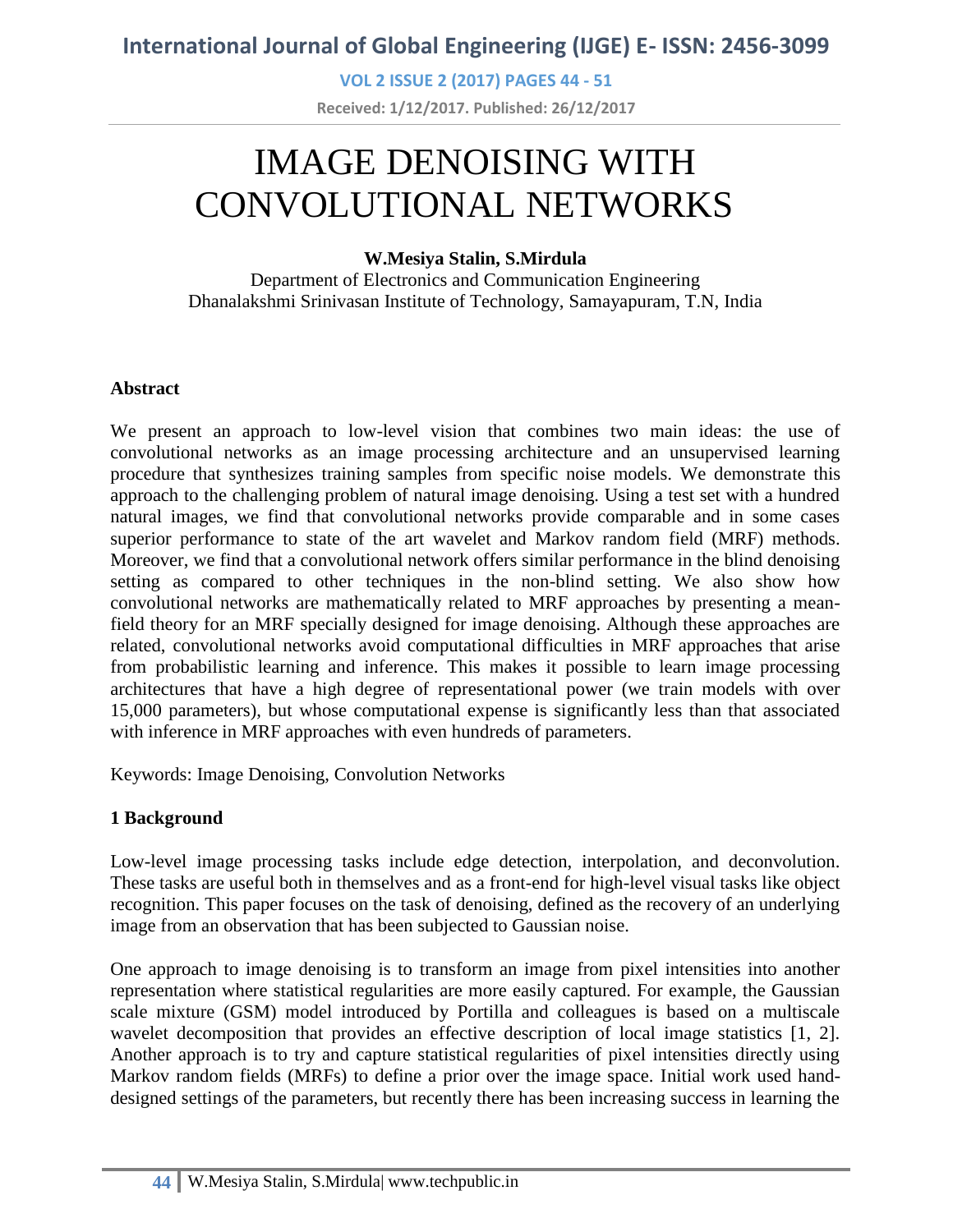**VOL 2 ISSUE 2 (2017) PAGES 44 - 51**

**Received: 1/12/2017. Published: 26/12/2017**

parameters of such models from databases of natural images [3, 4, 5, 6, 7, 8]. Prior models can be used for tasks such as image denoising by augmenting the prior with a noise model. Alternatively, an MRF can be used to model the probability distribution of the clean image conditioned on the noisy image. This conditional random field (CRF) approach is said to be discriminative, in contrast to the generative MRF approach. Several researchers have shown that the CRF approach can outperform generative learning on various image restoration and labelling tasks [9, 10]. CRFs have recently been applied to the problem of image denoising as well [5].

The present work is most closely related to the CRF approach. Indeed, certain special cases of convolutional networks can be seen as performing maximum likelihood inference on a CRF [11]. The advantage of the convolutional network approach is that it avoids a general difficulty with applying MRF-based methods to image analysis: the computational expense associated with both parameter estimation and inference in probabilistic models. For example, naive methods of learning MRFbased models involve the calculation of the partition function, a normalization factor that is generally intractable for realistic models and image dimensions. As a result, a great deal of research has been devoted to approximate MRF learning and inference techniques that meliorate computational difficulties, generally at the cost of either representational power or theoretical guarantees [12, 13]. Convolutional networks largely avoid these difficulties by posing the computational task within the statistical framework of regression rather than density estimation. Regression is a more tractable computation and therefore permits models with greater representational power than methods based on density estimation. This claim will be argued for with empirical results on the denoising problem, as well as mathematical connections between MRF and convolutional network approaches.

### **2 Convolutional Networks**

Convolutional networks have been extensively applied to visual object recognition using architectures that accept an image as input and, through alternating layers of convolution and subsampling, produce one or more output values that are thresholded to yield binary predictions regarding object identity [14, 15]. In contrast, we study networks that accept an image as input and produce an entire image as output. Previous work has used such architectures to produce images with binary targets in image restoration problems for specialized microscopy data [11, 16]. Here we show that similar architectures can also be used to produce images with the analogue fluctuations found in the intensity distributions of natural images.

#### **Network Dynamics and Architecture**

A convolutional network is an alternating sequence of linear filtering and nonlinear transformation operations. The input and output layers include one or more images, while intermediate layers contain "hidden" units with images called feature maps that are the internal computations of the algorithm. The activity of feature map a in layer k is given by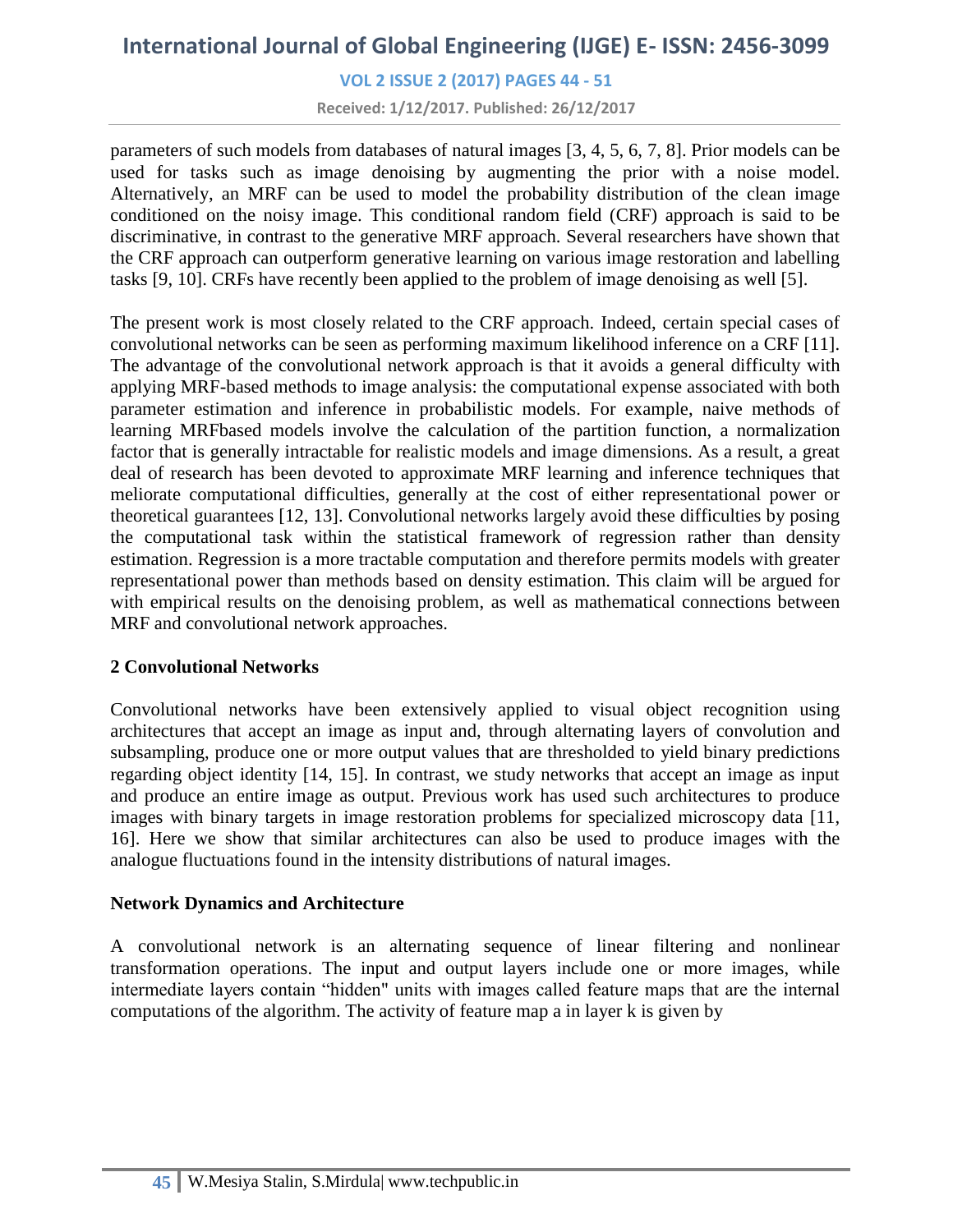**VOL 2 ISSUE 2 (2017) PAGES 44 - 51**

**Received: 1/12/2017. Published: 26/12/2017**

$$
I_{k,a} = f\left(\sum_{b} w_{k,ab} \otimes I_{k-1,b} - \theta_{k,a}\right) \tag{1}
$$

where  $I_{k-1,b}$  are feature maps that provide input to  $I_{k,a}$ , and  $\otimes$  denotes the convolution operation. The function f is the sigmoid  $f(x) = 1/(1 + e^{-x})$  and  $\theta_{k,a}$  is a bias parameter.

We restrict our experiments to monochrome images and hence the networks contain a single image in the input layer. It is straightforward to extend this approach to color images by assuming an input layer with multiple images (e.g., RGB color channels). For numerical reasons, it is preferable to use input and target values in the range of 0 to 1, and hence the 8-bit integer intensity values of the dataset (values from 0 to 255) were normalized to lie between 0 and 1. We also explicitly encode the border of the image by padding an area surrounding the image with values of 1.

#### **Learning to Denoise**

Parameter learning can be performed with a modification of the back propagation algorithm for feedforward neural networks that takes into account the weight-sharing structure of convolutional networks [14]. However, several issues have to be addressed in order to learn architecture in Figure 1 for the task of natural image denoising.

Firstly, the image denoising task must be formulated as a learning problem in order to train the convolutional network. Since we assume access to a database of only clean, noiseless images, we implicitly specify the desired image processing task by integrating a noise process into the training procedure. In particular, we assume a noise process  $n(x)$  that operates on an image xi drawn from a distribution of natural images $<sub>x</sub>$ . If we consider the entire convolutional network to</sub> be some function.



Figure 1: Architecture of the convolutional network used for denoising. The network has 4 hidden layers and 24 feature maps in each hidden layer. In layers 2, 3, and 4, each feature map is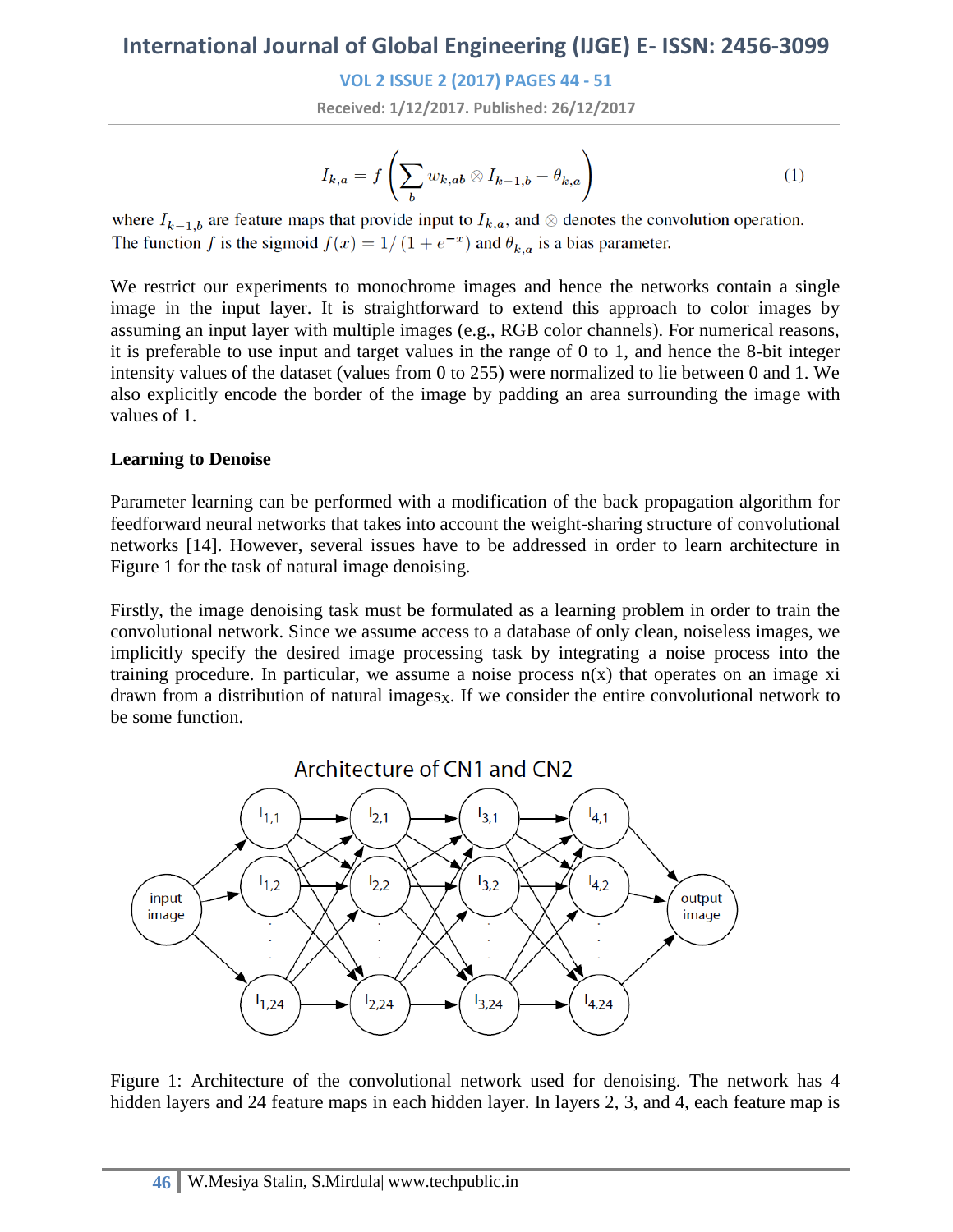**VOL 2 ISSUE 2 (2017) PAGES 44 - 51**

**Received: 1/12/2017. Published: 26/12/2017**

connected to 8 randomly chosen feature maps in the previous layer. Each arrow represents a single convolution associated with a 5 X 5 filter, and hence this network has  $15.697$  free parameters and requires 624 convolutions to process its forward pass.

 $F_{\phi}$  with free parameters  $\phi$ , then the parameter estimation problem is to minimize the reconstruction error of the images subject to the noise process:  $\min_{\phi} \sum_{i} (x_i - F_{\phi}(n(x_i)))^2$ .

Secondly, it is inefficient to use batch learning in this context. The training sets used in the experiments have millions of pixels, and it is not practical to perform both a forward and backward pass on the entire training set when gradient learning requires many tens of thousands of updates to converge to a reasonable solution. Stochastic online gradient learning is a more efficient learning procedure that can be adapted to this problem. Typically, this procedure selects a small number of independent examples from the training set and averages together their gradients to perform a single update. We compute a gradient update from 6 6 patches randomly sampled from six different images in the training set. Using a localized image patch violates the independence assumption in stochastic online learning, but combining the gradient from six separate images yields a 6 6 6 cube that in practice is a sufficient approximation of the gradient to be effective. Larger patches (we tried 88 and 1010) reduce correlations in the training sample but do not improve accuracy. This scheme is especially efficient because most of the computation for a local patch is shared. We found that training time is minimized and generalization accuracy is maximized by incrementally learning each layer of weights. Greedy, layer-wise training strategies have recently been explored in the context of unsupervised initialization of multi-layer networks, which are usually fine-tuned for some discriminative task with a different cost function [17, 18, 19]. We maintain the same cost function throughout. This procedure starts by training a network with a single hidden layer. After thirty epochs, the weights from the first hidden layer are copied to a new network with two hidden layers; the weights connecting the hidden layer to the output layer are discarded. The two hidden layer network is optimized for another thirty epochs, and the procedure is repeated for N layers. Finally, when learning networks with two or more hidden layers it was important to use a very small learning rate for the final layer (0:001) and a larger learning rate (0:1) in all other layers.

#### **Implementation**

Convolutional network inference and learning can be implemented in just a few lines of MATLAB code using multi-dimensional convolution and cross-correlation routines. This also makes the approach especially easy to optimize using parallel computing or GPU computing strategies.

### **3 Experiments**

We derive training and test sets for our experiments from natural images in the Berkeley segmentation database, which has been previously used to study denoising [20, 4]. We restrict our experiments to the case of monochrome images; color images in the Berkeley dataset are converted to grayscale by averaging the color channels. The test set consists of 100 images, 77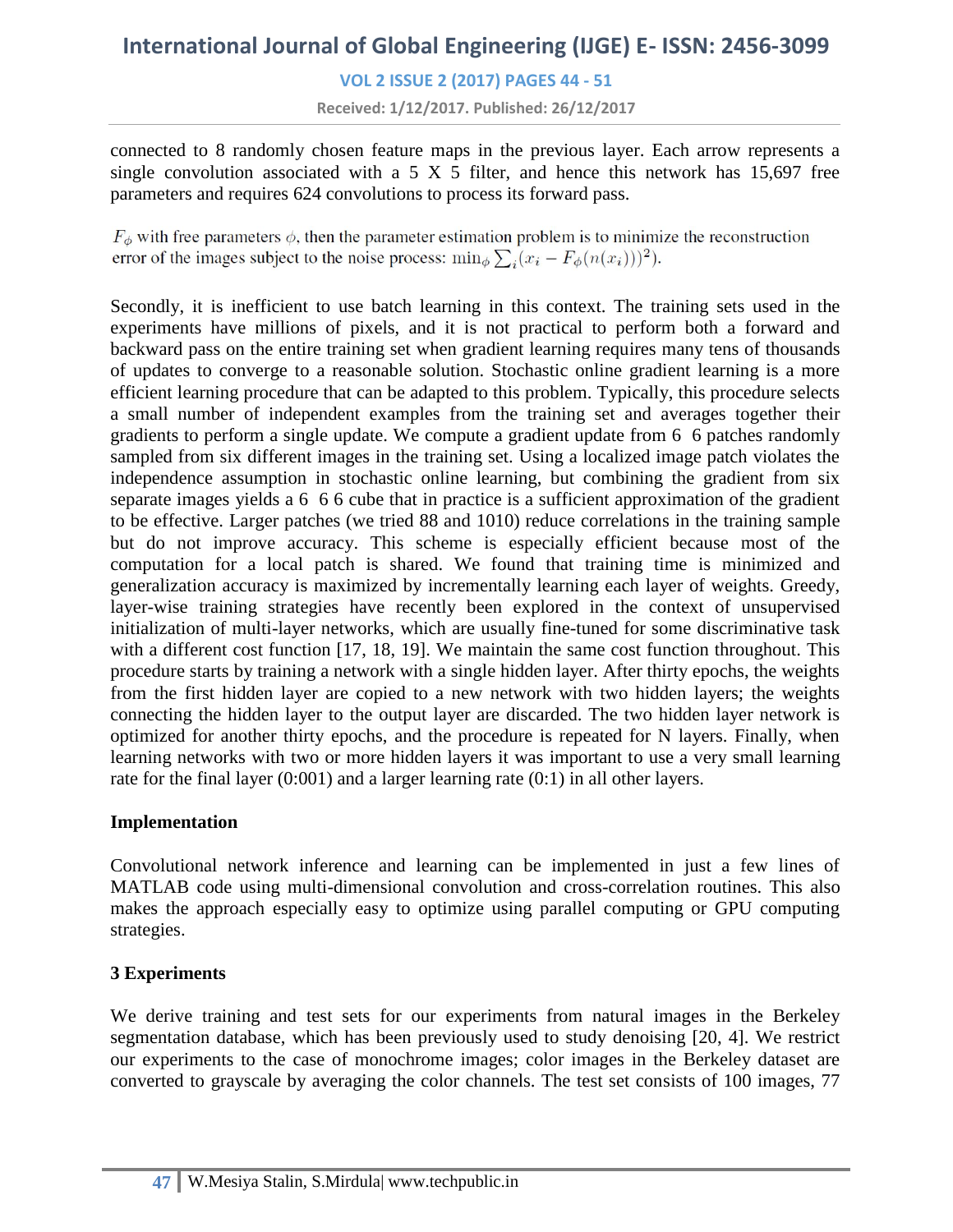**VOL 2 ISSUE 2 (2017) PAGES 44 - 51**

**Received: 1/12/2017. Published: 26/12/2017**

with dimensions 321X481 and 23 with dimensions 481 X 321. Quantitative comparisons are performed using the Peak Signal



Figure 2: Denoising results as measured by peak signal to noise ratio (PSNR) for 3 different noise levels. In each case, results are the average denoised PSNR of the hundred images in the test set. CN1 and CNBlind are learned using the same forty image training set as the Field of Experts model (FoE). CN2 is learned using a training set with an additional sixty images. BLS-GSM1 and BLS-GSM2 are two different parameter settings of the algorithm in [1]. All methods except CNBlind assume a known noise distribution.

to Noise Ratio (PSNR):  $20 \log_{10}(255/\sigma_e)$ , where  $\sigma_e$  is the standard deviation of the error. PSNR has been widely used to evaluate denoising performance  $[1, 4, 2, 5, 6, 7]$ .

### **4 Relationship between MRF and Convolutional Network Approaches**

In the introduction, we claim that convolutional networks have similar or even greater representational power compared to MRFs. To support this claim, we will show that special cases of convolutional networks correspond to mean-field inference for an MRF. This does not rigorously prove that convolutional networks have representational power greater than or equal to MRFs since mean-field inference is an approximation. However, it is plausible that this is the case.

Previous work has pointed out that the Field of Experts MRF can be interpreted as a convolutional network (see [21]) and that MRFs with an Ising-like prior can be related to convolutional networks (see [11]). Here, we analyze a different MRF that is specially designed for image denoising and show that it is closely related to the convolutional network in Figure 1. In particular, we consider an MRF that defines a distribution over analog "visible" variables v and binary "hidden" variables h:

$$
P(v,h) = \frac{1}{Z} \exp\left(-\frac{1}{2\sigma^2} \sum_{i} v_i^2 + \frac{1}{\sigma^2} \sum_{ia} h_i^a (w^a \otimes v)_i + \frac{1}{2} \sum_{iab} h_i^a (w^{ab} \otimes h^b)_i\right)
$$
(2)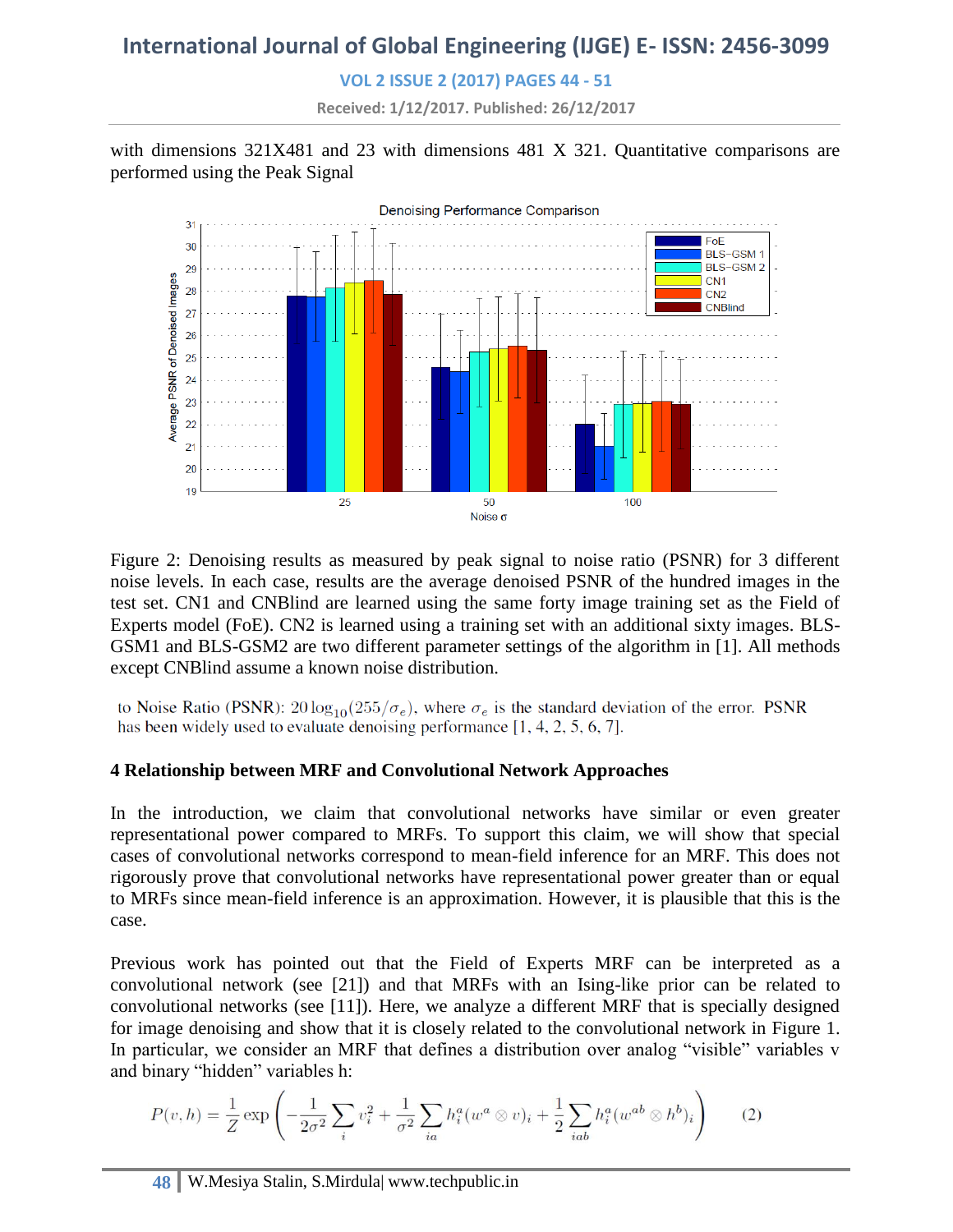**VOL 2 ISSUE 2 (2017) PAGES 44 - 51**

**Received: 1/12/2017. Published: 26/12/2017**

where  $v_i$  and  $h_i$  correspond to the *i*th pixel location in the image, Z is the partition function, and  $\sigma$  is the known standard deviation of the Gaussian noise. Note that by symmetry we have  $w_{i-j}^{ab} = w_{j-i}^{ba}$ ,



Figure 4: Filters learned for the first 2 hidden layers of network CNBlind. The second hidden layer has 192 filters  $(24)$  feature maps X 8 filters per map). The first layer has recognizable structure in the filters, including both derivative filters as well as high frequency filters similar to those learned by the FoE model [4, 6].

#### **5 Conclusion**

Prior versus learned structure Before learning, the convolutional network has little structure specialized to natural images. In contrast, the GSM model uses a multi-scale wavelet representation that is known for its suitability into non-linear diffusion methods, which have been previously used for natural image processing without learning. The architecture of the FoE MRF is so well chosen that even random settings of the free parameters can provide impressive performance [21].

Random parameter settings of the convolutional networks do not produce any clearly useful computation. If the parameters of CN2 are randomized in just the last layer, denoising performance for the image in Fig. 3 drops from PSNR=24:25 to 14:87. Random parameters in all layers yields even worse results. This is consistent with the idea that nothing in CN2's representation is specialized to natural images before training, other than the localized receptive field structure of convolutions. Our approach instead relies on a gradient learning algorithm to tune thousands of parameters using examples of natural images. One might assume this approach would require vastly more training data than other methods with more prior structure. However, we obtain good generalization performance using the same training set as that used to learn the Field of Experts model, which has many fewer degrees of freedom. The disadvantage of this approach is that it produces an architecture whose performance is more difficult to understand due to its numerous free parameters. The advantage of this approach is that it may lead to more accurate performance, and can be applied to novel forms of imagery that have very different statistics than natural images or any previously studied dataset (an example of this is the specialized image restoration problem studied in [11].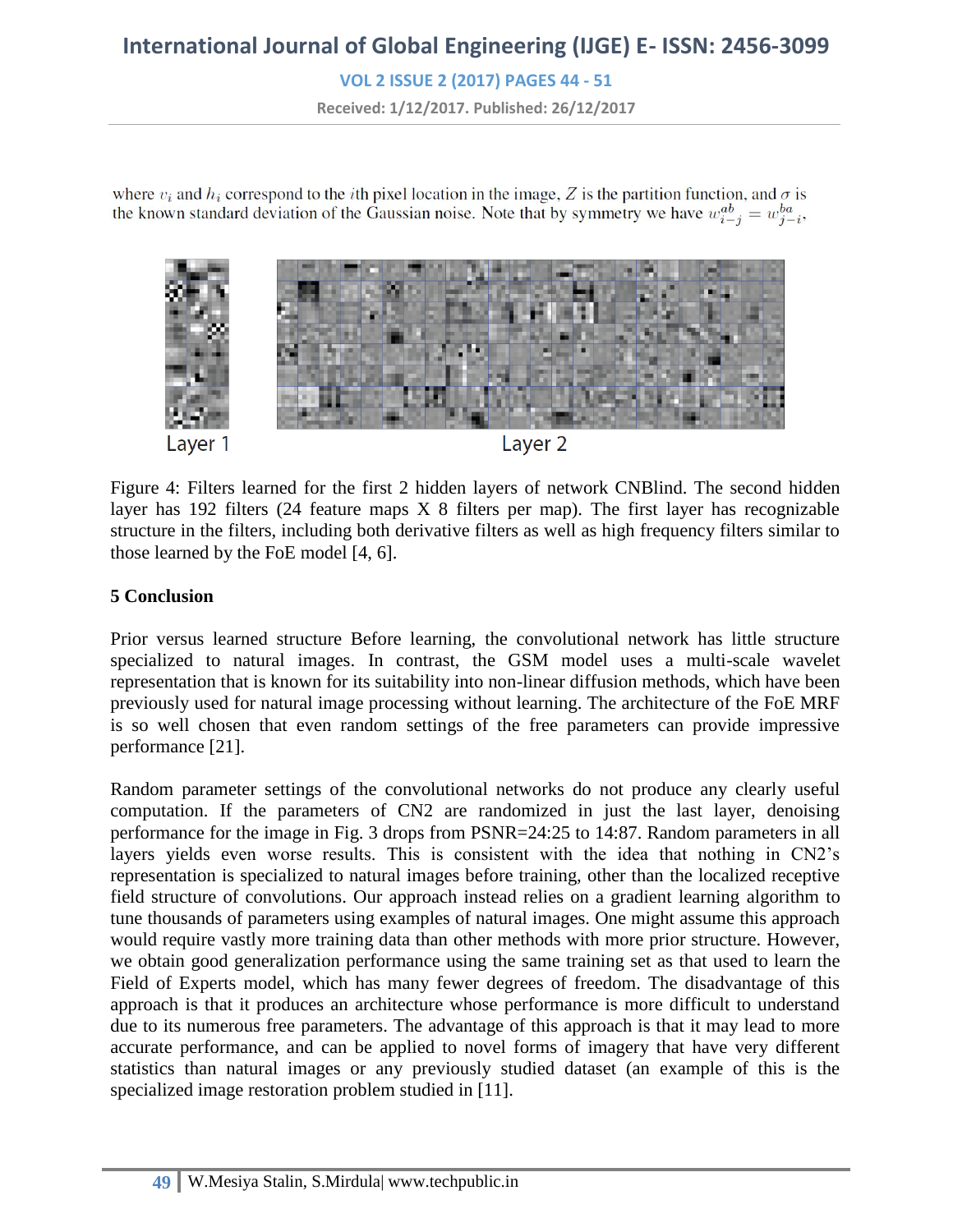**VOL 2 ISSUE 2 (2017) PAGES 44 - 51**

**Received: 1/12/2017. Published: 26/12/2017**

#### **References**

- [1] J.Portilla, V. Strela, M.J.Wainwright, E.P. Simoncelli. Image denoising using scale mixtures of Gaussians in the wavelet domain. IEEE Trans. Image Proc., 2003.
- [2] S. Lyu, E.P. Simoncelli. Statistical modeling of images with fields of Gaussian scale mixtures. NIPS\* 2006.
- [3] S.Geman, D. Geman. Stochastic relaxation, Gibbs distributions and the Bayesian restoration of images. Pattern Analysis and Machine Intelligence, 1984.
- [4] S.Roth, M.J. Black. Fields of Experts: a framework for learning image priors. CVPR 2005.
- [5] M.F. Tappen, C. Liu, E.H. Adelson, W.T. Freeman. Learning Gaussian Conditional Random Fields for Low-Level Vision. CVPR 2007.
- [6] Y.Weiss, W.T. Freeman. What makes a good model of natural images? CVPR 2007.
- [7] P.Gehler, M. Welling. Product of "edge-perts". NIPS\* 2005.
- [8] S.C.Zhu, Y. Wu, D. Mumford. Filters, Random Fields and Maximum Entropy (FRAME): Towards a Unified Theory for Texture Modeling. International Journal of Computer Vision, 1998.
- [9] S.Kumar, M. Hebert. Discriminative fields for modeling spatial dependencies in natural images. NIPS\* 2004.
- [10] X.He, R Zemel, M.C. Perpinan. Multiscale conditional random fields for image labeling. CVPR 2004.
- [11] V.Jain, J.F. Murray, F. Roth, S. Turaga, V. Zhigulin, K.L. Briggman, M.N. Helmstaedter, W. Denk, H.S. Seung. Supervised Learning of Image Restoration with Convolutional Networks. ICCV 2007.
- [12] S.Parise, M. Welling. Learning in markov random fields: An empirical study. Joint Stat. Meeting, 2005.
- [13] R.Szeliski, R. Zabih, D. Scharstein, O. Veksler, V. Kolmogorov, A. Agarwala, M. Tappen, C. Rother. A comparative study of energy minimization methods for markov random fields. ECCV 2006.
- [14] Y.LeCun, B. Boser, J.S. Denker, D. Henderson, R.E. Howard,W. Hubbard, L.D. Jackel. Backpropagation Applied to Handwritten Zip Code Recognition. Neural Computation, 1989.
- [15] Y.LeCun, F.J. Huang, L. Bottou. Learning methods for generic object recognition with invariance to pose and lighting. CVPR 2004.
- [16] F.Ning, D. Delhomme, Y. LeCun, F. Piano, L. Bottou, P.E. Barbano. Toward Automatic Phenotyping of Developing Embryos From Videos. IEEE Trans. Image Proc., 2005.
- [17] G.Hinton, R. Salakhutdinov. Reducing the dimensionality of data with neural networks. Science, 2006.
- [18] M.Ranzato, YL Boureau, Y. LeCun. Sparse feature learning for deep belief networks. NIPS\* 2007.
- [19] Y.Bengio, P. Lamblin, D. Popovici, H. Larochelle. Greedy Layer-Wise Training of Deep Networks. NIPS\* 2006.